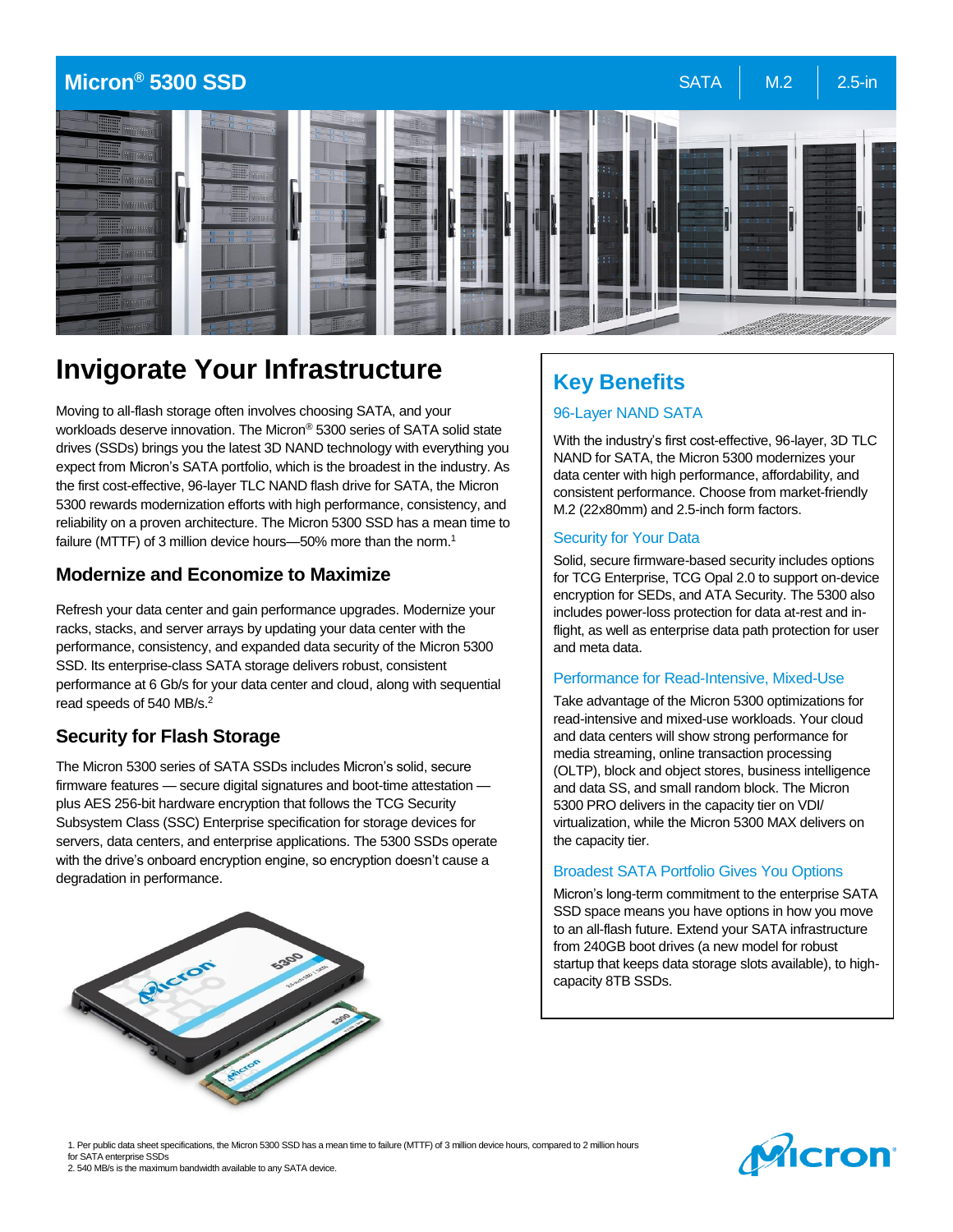# **Target Workloads and Applications**



**Media Streaming Business** 



**Intelligence/DSS**



**Small Random Block Block and** 



**Object Stores**



**OLTP**

# **Key Specifications**

|                                                        |                                        | 5300<br>Boot <sup>3</sup>                                                          |                  |                                                                                                                                                                                                                                                                                                                                   | 5300<br>PRO <sup>4</sup> |                   |                        |                                                                                         |                  |                  | 5300<br>MAX <sup>5</sup> |                   |                   |
|--------------------------------------------------------|----------------------------------------|------------------------------------------------------------------------------------|------------------|-----------------------------------------------------------------------------------------------------------------------------------------------------------------------------------------------------------------------------------------------------------------------------------------------------------------------------------|--------------------------|-------------------|------------------------|-----------------------------------------------------------------------------------------|------------------|------------------|--------------------------|-------------------|-------------------|
| Capacity <sup>6</sup>                                  |                                        | 240<br><b>GB</b>                                                                   | 240<br><b>GB</b> | 480<br><b>GB</b>                                                                                                                                                                                                                                                                                                                  | 960<br><b>GB</b>         | 1.92<br><b>TB</b> | 3.84<br><b>TB</b>      | 7.68<br><b>TB</b>                                                                       | 240<br><b>GB</b> | 480<br><b>GB</b> | 960<br><b>GB</b>         | 1.92<br><b>TB</b> | 3.84<br><b>TB</b> |
| Performance                                            | Seg. Read<br>(MB/s) <sup>2</sup>       | 540                                                                                | 540              | 540                                                                                                                                                                                                                                                                                                                               | 540                      | 540               | 540                    | 540                                                                                     | 540              | 540              | 540                      | 540               | 540               |
|                                                        | Seq. Writ<br>(MB/s) <sup>2</sup>       | 220                                                                                | 310              | 410                                                                                                                                                                                                                                                                                                                               | 520                      | 520               | 520                    | 520                                                                                     | 380              | 460              | 520                      | 520               | 520               |
|                                                        | Rand.<br>Read (K<br>IOPS) <sup>3</sup> | 50                                                                                 | 67               | 85                                                                                                                                                                                                                                                                                                                                | 95                       | 95                | 95                     | 95                                                                                      | 82               | 95               | 95                       | 95                | 95                |
|                                                        | Rand.<br>Write (K<br>$IOPS)^3$         | 12                                                                                 | 40               | 36                                                                                                                                                                                                                                                                                                                                | 35                       | 30                | 22                     | 11                                                                                      | 60               | 60               | 75                       | 70                | 34                |
| <b>Endurance (Total Bytes</b><br><b>Written in TB)</b> |                                        | 438                                                                                | 657              | 1324                                                                                                                                                                                                                                                                                                                              | 2628                     | 5256              | 8410                   | 9110                                                                                    | 2190             | 4380             | 8760                     | 17,520            | 24,528            |
| <b>Form Factor</b>                                     |                                        | M.2                                                                                | M.2<br>2.5"      | M.2<br>2.5"                                                                                                                                                                                                                                                                                                                       | M.2<br>2.5"              | M.2<br>2.5"       | 2.5"                   | 2.5"                                                                                    | 2.5"             | 2.5"             | 2.5"                     | 2.5"              | 2.5"              |
| <b>Basic</b><br><b>Attributes</b>                      | Interface                              | SATA (6 Gb/s)                                                                      |                  |                                                                                                                                                                                                                                                                                                                                   |                          |                   |                        |                                                                                         |                  |                  |                          |                   |                   |
|                                                        | Form<br><b>Factor</b>                  | 2.5-inch:, 7mm<br>M.2: 22x80mm                                                     |                  |                                                                                                                                                                                                                                                                                                                                   |                          |                   |                        |                                                                                         |                  |                  |                          |                   |                   |
|                                                        | <b>NAND</b>                            | Micron 96-layer 3D TLC NAND                                                        |                  |                                                                                                                                                                                                                                                                                                                                   |                          |                   |                        |                                                                                         |                  |                  |                          |                   |                   |
|                                                        | 99.9%<br>Latency                       |                                                                                    |                  |                                                                                                                                                                                                                                                                                                                                   |                          |                   |                        |                                                                                         |                  |                  |                          |                   |                   |
| <b>Reliability</b>                                     | Mean<br>Time to<br><b>Failure</b>      |                                                                                    |                  |                                                                                                                                                                                                                                                                                                                                   |                          |                   | 3 million device hours | Random read <sup>5</sup> : 175 µs to 200 µs; Random write <sup>5</sup> 100 µs to 650 µs |                  |                  |                          |                   |                   |
|                                                        | <b>UBER</b>                            | <1 sector per $10^{17}$ bits read                                                  |                  |                                                                                                                                                                                                                                                                                                                                   |                          |                   |                        |                                                                                         |                  |                  |                          |                   |                   |
|                                                        | Warranty                               |                                                                                    |                  |                                                                                                                                                                                                                                                                                                                                   |                          |                   |                        | Up to 5 years                                                                           |                  |                  |                          |                   |                   |
| Environmental<br><b>Characteristics</b>                | <b>Power</b>                           | Sequential read: < 3W MAX <sup>5</sup><br>Sequential write: <3.9W MAX <sup>5</sup> |                  |                                                                                                                                                                                                                                                                                                                                   |                          |                   |                        |                                                                                         |                  |                  |                          |                   |                   |
|                                                        | Operating<br>Temp.                     | $0-70$ °C                                                                          |                  |                                                                                                                                                                                                                                                                                                                                   |                          |                   |                        |                                                                                         |                  |                  |                          |                   |                   |
| <b>Physical</b>                                        | Size (L x<br>$W \times H$              | 2.5-inch: 100.45mm x 69.85mm x 7.00mm<br>M.2: 80mm x 22mm x 3.8mm                  |                  |                                                                                                                                                                                                                                                                                                                                   |                          |                   |                        |                                                                                         |                  |                  |                          |                   |                   |
| <b>Characteristics</b>                                 | Weight                                 | 2.5-inch: <70g<br>M.2: < 10g                                                       |                  |                                                                                                                                                                                                                                                                                                                                   |                          |                   |                        |                                                                                         |                  |                  |                          |                   |                   |
| <b>Advanced Features4</b>                              |                                        |                                                                                    |                  | Flex Capacity, AES 256-bit encryption, TCG Enterprise configurability, TCG Opal, power loss protection for data at-rest and in-<br>flight, enterprise data path protection for user and meta data, secure firmware, adaptive thermal monitoring, easy to install (hot-<br>pluggable), Storage Executive SSD management tool, RAIN |                          |                   |                        |                                                                                         |                  |                  |                          |                   |                   |

3. Read Inten-sive,1 DWPD

4. Read-Intensive, 1-2 Drive Write per Day

5. Mixed-Use, 3-5 Drive Writes per Day

6. Unformatted. 1GB = 1 billion bytes. Formatted capacity is less. 2. 128KB transfer size, QD = 32, steady state. 3.4KB transfer size, QD = 512, steady state. 4. No hardware, software or system can provide absolute<br>securit features. 5. Configuration dependent